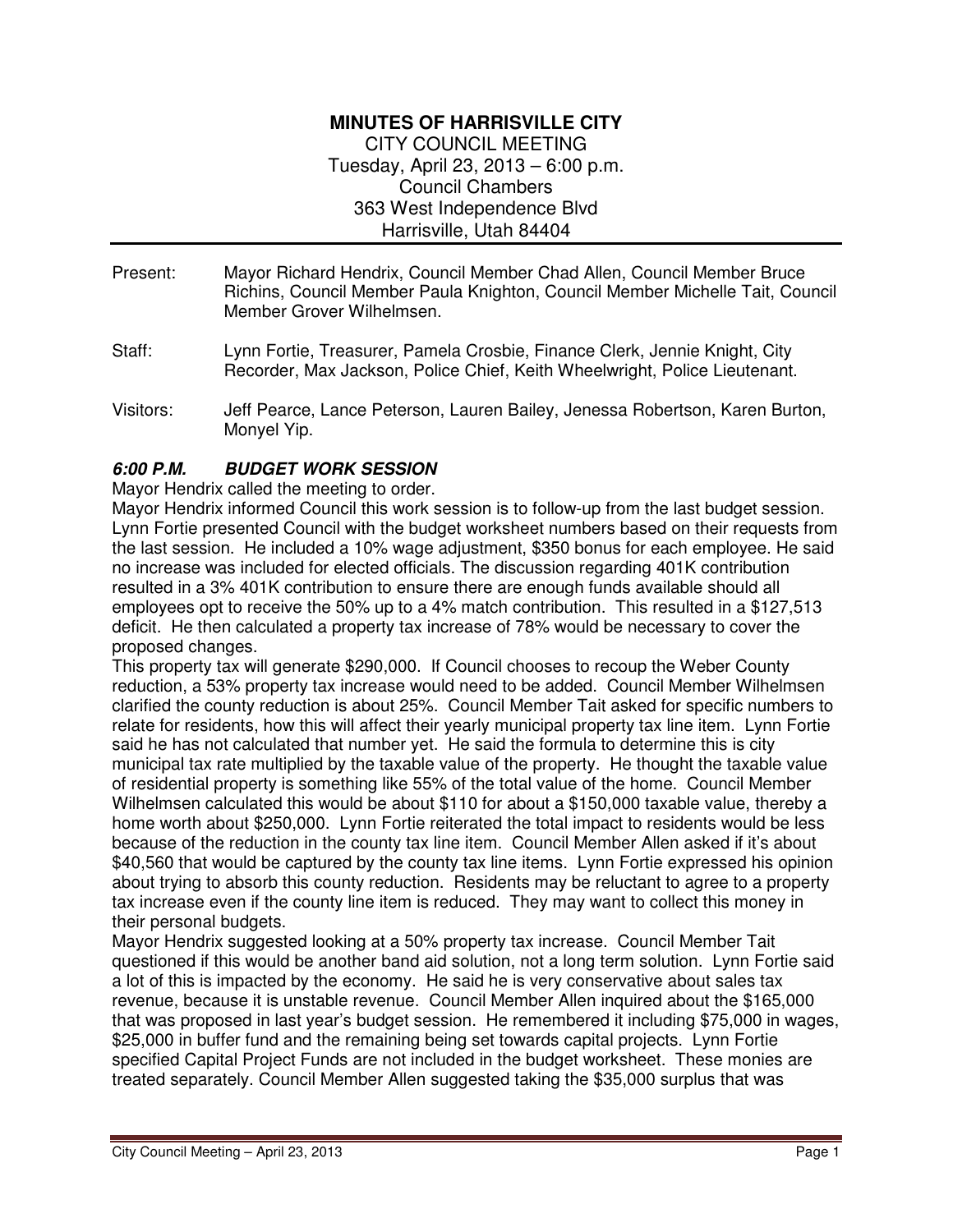retained from last year and adding the county reduction to provide the funds necessary for a wage adjustment.

Lynn Fortie said that is assuming the budget would be exactly the same as last year, and clarified it is not. There are different needs each year which results in different spending each year. Mayor Hendrix specified if the budget year ends in a surplus, the excess is used to build the rainy day fund.

Council Member Knighton asked about the sewer rate increase. Council Member Allen explained that the sewer fund is separate.

Council Member Wilhelmsen asked how much money is usually contributed to the rainy day fund. Lynn Fortie said there is usually the 18% maximum limit put into this fund. He mentioned that has been increased to 25% during this year's legislative session.

Council Member Allen said he feels like the city is in need of drawing on its rainy day resources. Times have become tough, in his opinion. Council Member Knighton commented that is why they have decided to move forward to the property tax increase. Council Member Tait expressed her desire to do something to fix the problem and not band aid the problem again. Council Member Wilhelmsen said he feels they still need to look toward the long term planning as well. Council Member Allen expressed his opinion there should not be a race to max out the rainy day fund when the employees need it. Mayor Hendrix clarified the rainy day fund is built from excess. Council Member Richins commented you don't impose a property tax to increase the rainy day fund. Council Member Knighton said there is no question the employees need this wage adjustment. She said that has been the priority through these budget sessions. She feels that is the direction Council is headed. Now is the time to determine how much. Now is the time to address how to approach the public. Council Member Richins emphasized the 10% wage adjustment is not across the board. Mayor Hendrix said it will be based on merit. Performance evaluations may be kept up and available to be used for reference. Mayor and Council agreed some will get it and some will not. Mayor Hendrix said 10% wage adjustment was just the number suggested just like last year. He suggested Council can determine the percentage for the wage adjustment. This amount can be set to whatever Council deems necessary. Lynn Fortie said Council could budget for a 7% wage adjustment which would allow for some employees to receive more than that and others less depending on the performance evaluations. These decisions would be left up to the Mayor and Department Heads. Mayor and Council discussed several options to include a wage adjustment in the tentative budget. Lynn Fortie reminded Council the original budget worksheet included a 3% COLA but not all the deficit was created by the wage adjustment. Mayor and Council agreed it would be helpful to insert several scenarios into place to see how the deficit is being affected by certain line items. They discussed how to address resident's responses to the property tax increase. Council Member Knighton asked for ideas to address residents against the fact that a property tax increase would be proposed. Council Member Allen said his thoughts are more towards the amount of the property tax increase.

Lynn Fortie explained to Council the legislature may submit a bill for taxing internet sales in the near future. This was addressed at a recent Utah League of Cities and Towns training, and some money should be appropriated to the municipalities. This may improve the budget picture in the future. Council Member Knighton indicated this would just improve the cities revenue resources. Mayor and Council agreed this is too far in the future to plan for at this time. Lynn Fortie pointed out some budget line items for revenue are less reliable than others; building permits being one of them. There was a time when the city experienced healthy revenue from this item. Mayor Hendrix responded this is one-time revenue that hasn't been a reliable source for some time.

Council Member Richins suggested discussion on the 401K contribution and asked if Lynn Fortie had exact numbers of the current contribution. Lynn Fortie admitted he did not have the exact number. Council Member Richins said he seemed to remember the amount necessary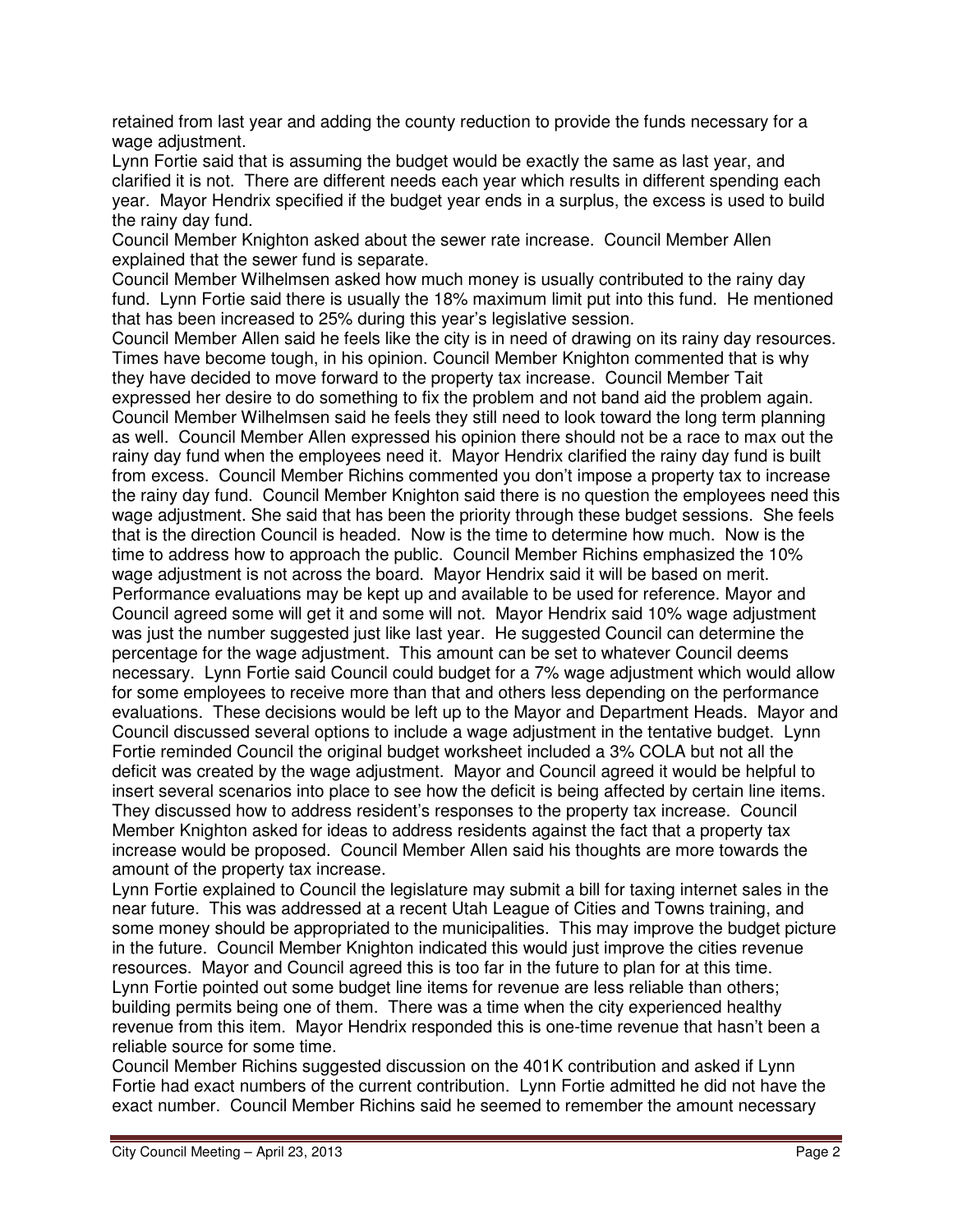for a 2% contribution is roughly \$34,000. Lynn Fortie suggested adding half of that again to be at the proposed 3% for planning purposes.

Council Member Allen suggested looking at each item to determine how each item is affecting the deficit; particularly the wage adjustment. Council Member Knighton speculated the wage adjustment is probably close to about 89% of the budget deficit. Lynn Fortie said he has a spreadsheet that allows for each line item to be inserted showing the effect on the total budget deficit. He would have to play with each scenario to determine which items are creating the largest deficit.

Mayor and Council discussed giving a bonus option to employees. Pam Crosbie said about 22 employees are eligible for the bonus option.

Council Member Allen asked for clarification on the total proposed for last year's wage adjustment. He suggested capturing the decreased amount in the county line item and using the budget surplus to have sufficient money to fund the wage adjustment. Mayor Hendrix asked Lynn Fortie to run a few scenarios to give actual values to the proposed 10% increase. That way Council can see how much actual funds are being considered and by what percentage to define the wage adjustment.

Council Member Knighton implied the final amount will be used to determine the margin of wage increase and asked if this is the direction Council is moving. Council Member Richins reminded Council, this is the decision they concluded at the last budget session. That a property tax increase is necessary, they need to determine the amount of the increase. Council Member Knighton admitted this is a difficult task for Council. Mayor and Council discussed various numbers that have been proposed in the past and how these have influenced the budget worksheet.

Council Member Richins asked about the previously discussed ordinance that implements a wage adjustment for Mayor and Council, based on years of service. He suggested Council decide what their intentions are with this ordinance, if they do not include a wage adjustment for themselves, they need to redact this ordinance.

Council Member Allen asked Max Jackson to explain some of the wage differences with our city in contrast to Pleasant View. Max Jackson said the starting wages in Pleasant View for patrol are about \$5,000 to \$6,000 more than ours. He informed Council that three of his patrolman applied for the open Pleasant View position and two remain in consideration for this position. Lynn Fortie pointed out that even a 10% increase will not increase their wages to this amount. Council Member Allen asked if Chief Jackson thought his patrolmen would stay for less money. Chief Jackson responded that the 10% would still not put us on an even playing field but would help close the gap between the two cities. He further informed Council, Pleasant View has a Master Officer program in place. After one year of service, if a patrolman is promoted to Master Officer, they receive a 12% increase. Mayor Hendrix mentioned the two cities are not totally comparable. Pleasant View's property tax is higher and the homes have a higher taxable value. Council Member Allen suggested looking to close the salary study gap. He expressed his concern throughout the departments in the city where others are underpaid. He said he is against a property tax increase but admitted the salaries need to be adjusted. Council Member Knighton and Council Member Tait asked Council Member Allen how he would propose addressing this wage gap. Council Member Knighton pointed out the discussion is about how much money Council can make available through the budget to address these issues. Council Member Tait admitted she is confused about how this would be possible without a property tax increase as well. Council Member Allen admitted he want to address the wage gap, but not necessarily through a property tax increase. Council Member Tait asked for suggestions on how to do that. Council Member Knighton asked what his suggestion would be to address that. Council Member Allen conceded he would like to see the numbers, including the bonus option. He said he would like to see money allocated to the lesser paid employees. Council Member Knighton clarified the role of Council is to make the money available to address the needs of the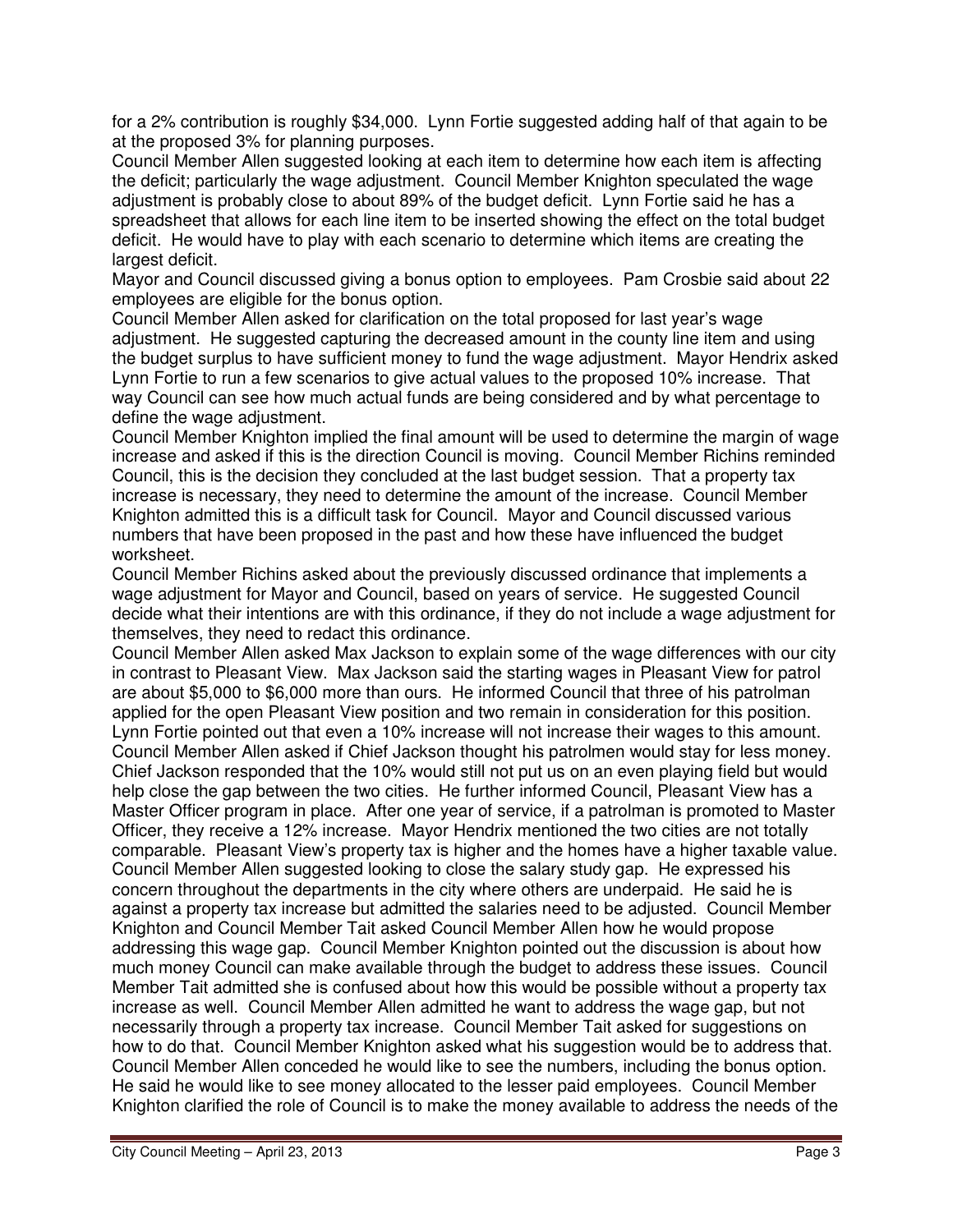city. The department heads in conjunction with the Mayor oversee the allocation of the funds and distribute these through the city. That is the purpose of the line items in the budget worksheet; to address the needs of the city. Council's job is to "fill the pot with money" and let the department heads and Mayor distribute this money.

Mayor Hendrix said there are several different issues that need to be addressed. He suggested Council look towards a bonus option if they do not want to consider the wage adjustment. Council Member Wilhelmsen said in his opinion, he feels nobody wants to impose a property tax increase because of the inconvenience to the residents. He continued further by saying they can't properly address the employee retention issue without considering this option. He said to maintain the quality of the programs and services in place, a property tax increase will be necessary. They have already cut the budget as much as possible. He suggested notifying the public of these needs and that this property tax increase is to allow for the continuation of the services resident's have available. Mayor Hendrix agreed this property tax increase is vital to the continuation of the existing services. Council Member Knighton commented this may not close the gap between wages but it will still help and she feels they need to do something and this is the best they can do.

Council Member Richins suggested a 100% tax increase to allow for a buffer so Council will not have to revisit the property tax increase next budget session. He stated they already decided to go through truth and taxation last budget session. Council Member Tait agreed she does not want to go through this again. She agreed to increase property taxes enough to not have to go through this next year, and she does not see another way to do this. Council Member Knighton said she feels this is not what they want to impose on the residents but this is what needs to be done.

Mayor Hendrix clarified he will work with department heads to put stipulations on employee performance with regard to the wage adjustments. Council Member Richins said he trusts the department heads to distribute this money to the appropriate employees.

Council Member Tait asked how Harrisville City property taxes rate with surrounding cities. Lynn Fortie responded that Harrisville property tax is one of the lower taxes. He specified they need to be careful with comparisons, being sure to look at the entire picture. Council Member Allen pointed out some cities that have enjoyed no property taxes will now have property tax to address certain contracts that are being put into place.

Council Member Allen asked Chief Jackson if he thought employee retention would improve if wages are adjusted. Max Jackson suggested increasing the starting wage to about \$17 and increasing this to \$18 once the patrolmen complete FTO. Council Member Allen expressed his hope to retain these employees. Lieutenant Keith Wheelwright said most patrolmen did not want to leave, the feel a lot of loyalty to Harrisville, but in the end they must take care of their families. Council Member Allen agreed. Lieutenant Wheelwright said if the comparison is minimal and Harrisville officers are still earning less, in his opinion many of them will stay. Council Member Knighton asked what Council Member Allen is proposing; suggesting something is better than nothing. Council Member Allen said his fear is that they will still leave even after a wage adjustment. Chief Jackson said when he conducts their exit interviews they don't want to leave, and a lot of times wish they were still here. Council Member Knighton asked when the last time employees received a COLA increase. Chief Jackson said it has been 3 years since a COLA. Lynn Fortie reminded Council if you compare Pleasant View's property tax with our tax rate, it is very close to double. He said the taxable value is almost twice as well. Mayor Hendrix closed the discussion to begin the regularly schedule Council meeting.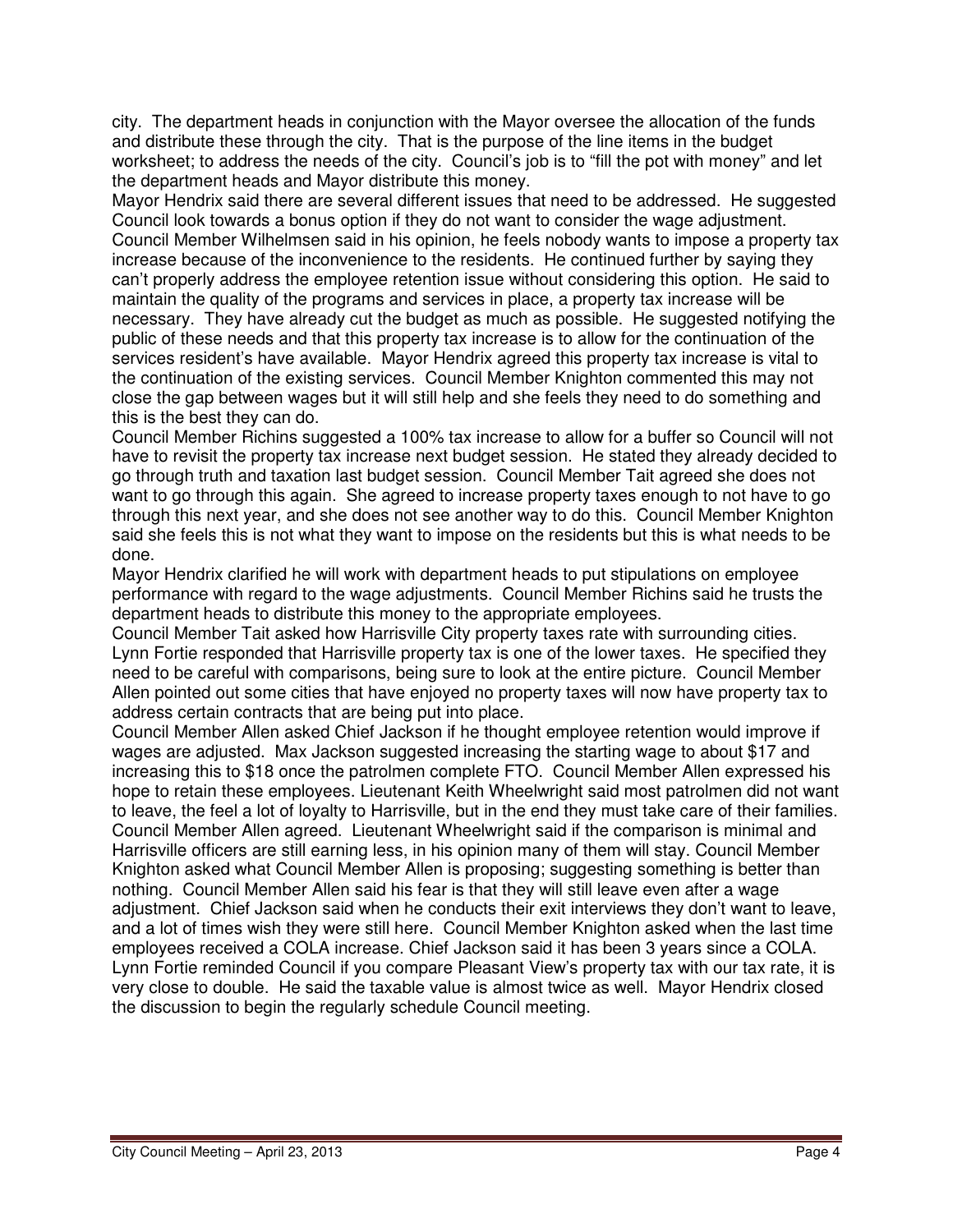### **7:00 P.M. CITY COUNCIL MEETING**

#### 1. **Call to Order.**

Mayor Hendrix called the meeting to order and welcomed all visitors.

#### 2. **Opening Ceremony.**

Council Member Allen led the Pledge of Allegiance and opening ceremony.

#### 3. **Consent Items.**

**a.** Approve the minutes of April 9, 2013 as presented.

**MOTION: Council Member Allen motioned to approve the minutes of April 9, 2013 as presented. Council Member Wilhelmsen seconded the motion. All Council Members voted aye. Motion passed.** 

#### **4. Business Items.**

**a.** Weber County Emergency Management Presentation

Weber County Emergency Manager Lance Peterson introduced himself and gave a brief history of how his position allows him to work directly with county commissioners, all 15 cities in Weber County, the fire departments, and police departments. Emergency planning and what they do to prepare for emergency situations. He said the Emergency Operations Center (EOC) is in place for out of the ordinary emergencies. They have taken grant money to help fund programs throughout Weber County. These programs are in place for circumstances where cities run out of resources. For example when the canal broke in Riverdale flooding resident's basements full of dried mud. There were several cities that experienced lots of flooding in 2011. It cost \$14 million dollars to address these issues. In 1999 a tornado hit Salt Lake City. He said records show once every two years, a tornado, or funnel cloud touches down in Utah. Weber County was the worst until that SLC tornado in 1999.

Lance Peterson explained the definition of a Tier 2 site; a business or facility that has hazardous materials. Emergency planning also includes a risk assessment summary of what types of events impact the communities. Events such as Earthquakes, fires, and hazmat spills are considered high impact events. Events such as heat exposure and canal breaks are low impact events. Emergency management is in place to lessen the impacts of an episode and help clean things up, getting things back to normal.

Part of addressing these events is in the planning. Looking at analysis of events and having resources available. County wide planning helps deliver mutual aid with all the cities. All Weber County cities have signed into an agreement to share resources. After County resources are exhausted, emergency relief is given from volunteer organizations, and non-governmental organizations. Weber County also has a faith based program in our area. CERT is also a resource used to help manage emergencies by providing volunteers along with the Red Cross. The EOC does not manage events, they manage the resources available in the communities to distribute them timely and efficiently during an emergent situation.

During an emergency the city EOC would respond first, if more help is needed a county EOC response would activate. If more resources are needed, the state would be involved, and ultimately federal aid. No city is alone during an emergency to handle the event. Organization at the county level ensures that resources are shared among the communities that have needs. EOC is essentially the process of activating appropriate resources through an emergency.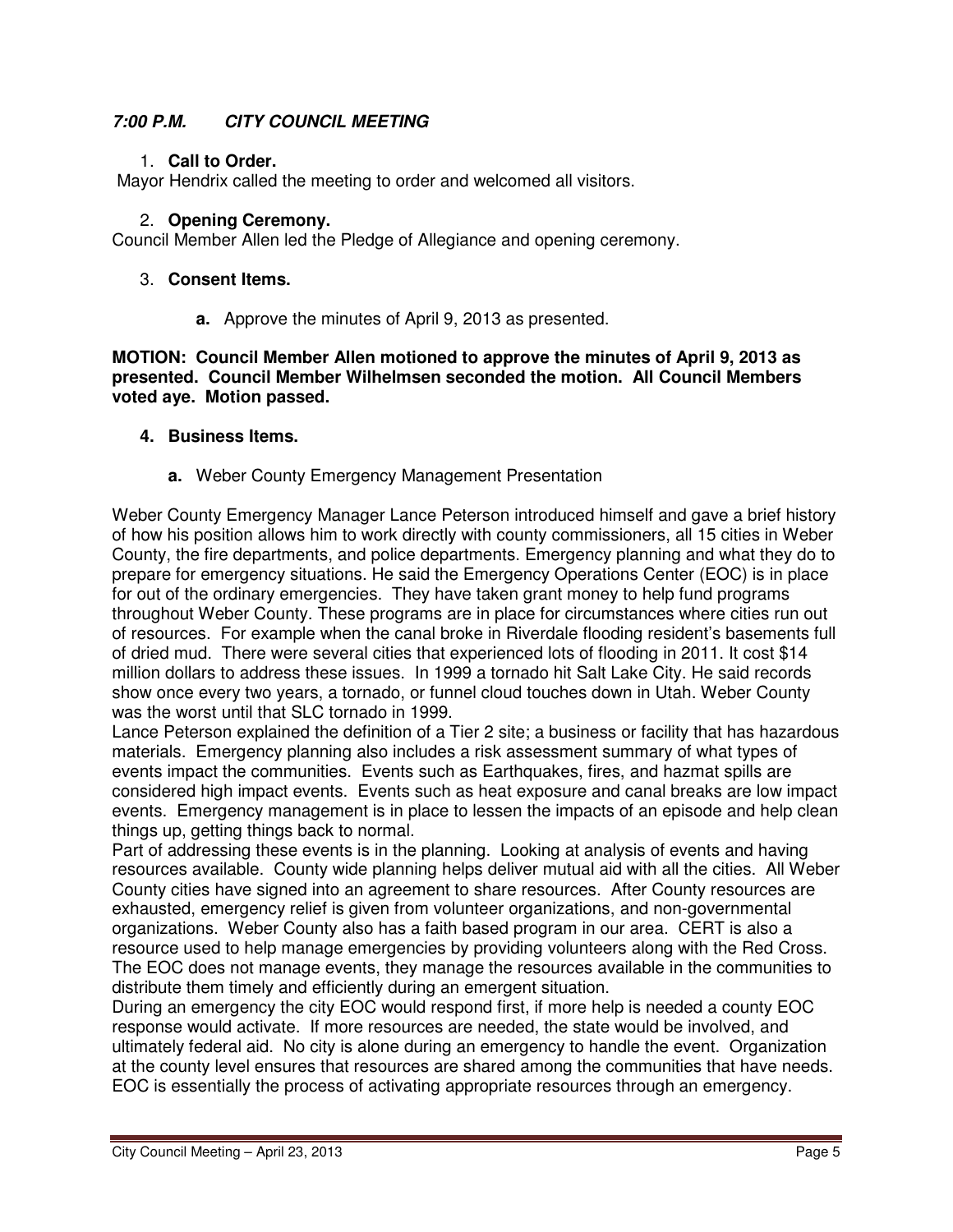In conclusion, Harrisville City already has an EOC policy with group in place that consists of all elected officials and department heads being matched up with day to day responsibilities to establish the resources we have available. Lance Peterson thanked Council for this opportunity to give this presentation and gave appreciation for the great working relationship he enjoys with the city staff.

Council Member Knighton inquired if Harrisville City has a Tier 2 site. Lieutenant Wheelwright confirmed there is not a tier 2 site in Harrisville but several exist not far from the city borders. Mayor and Council discussed the importance of zoning when establishing Tier 2 sites and credited Public Works Director Gene Bingham for the planning that has been done well to eliminate future concerns.

### **b.** Weber County Library 5-year Capital Facilities Plan

Karen Burton, associate library director, introduced herself to Council. She said she generally handles community fairs, which is one on one contact with the public and this presentation is new to her. She informed Council as part of the Weber County Capital Projects, Weber County Commissioners approved a bond to vote on June 25, 2013 by mail. She distributed information sheets to answer questions regarding the mail voting. She explained on May 28, 2013 the ballots will be mailed out to registered voters. Information is already available on the Weber County Library website. They will be doing a campaign on the specifics on voting. A fact sheet on the bond was distributed.

The Weber County Commissioners approved an increase in taxes to support capital facilities to address the needs of the libraries. The funds will be used to replace the southwest library branch in Roy. Roy city has donated a parcel of land to be used. This will be an 11,000 square foot building that will meet the needs of the community.

The funds will also be used to renovate and upgrade the main library branch in downtown Ogden. The county has spent the past three years making costly improvements to address some of the needs of the main library. They hired a firm and determined it was more cost effective to renovate rather than rebuild the main library.

They will also modernize the space at the North Branch. There is currently 10,000 square feet of unused space in the basement that will be renovated for use. The North Branch in the most used of all the Weber County branches.

She explained that library use is at an all time high. They have seen an increase of about 8% with 79,000 people attending sponsored events. 21 million individual items were checked out of the library last year.

Also being funded is a parking lot for the Ogden Valley Branch. This parking lot will be built across the street from the current library. This was decided to help stimulate economic growth in this area. This will allow for restaurants and venues in the park.

The bond the commissioners agreed upon is to not exceed \$45 million. Weber County is preparing to retire a current bond. Residents will see a \$2.24 increase for an average \$160,000 taxable value if this bond passes. They realize proposing a property tax is difficult. There will be a public hearing held on April  $30<sup>th</sup>$  to answer any questions residents may have. There are also several other opportunities for residents to voice their opinions for their library facilities. Council Member Richins asked if the new proposed location of the South Branch is too far away from the city center. Ms. Burton responded the park located right next to the proposed location is highly occupied and several schools are within walking distance. Mayor Hendrix asked if the library is concerned with the electronic direction in the future. Ms. Burton replied this electronic direction has actually stimulated library occupancy because of the resources that are available with internet and searchable options. They hired Dan Jones and Associated to conduct a sampling of Weber County opinions and the response was incredible, a huge portion believed a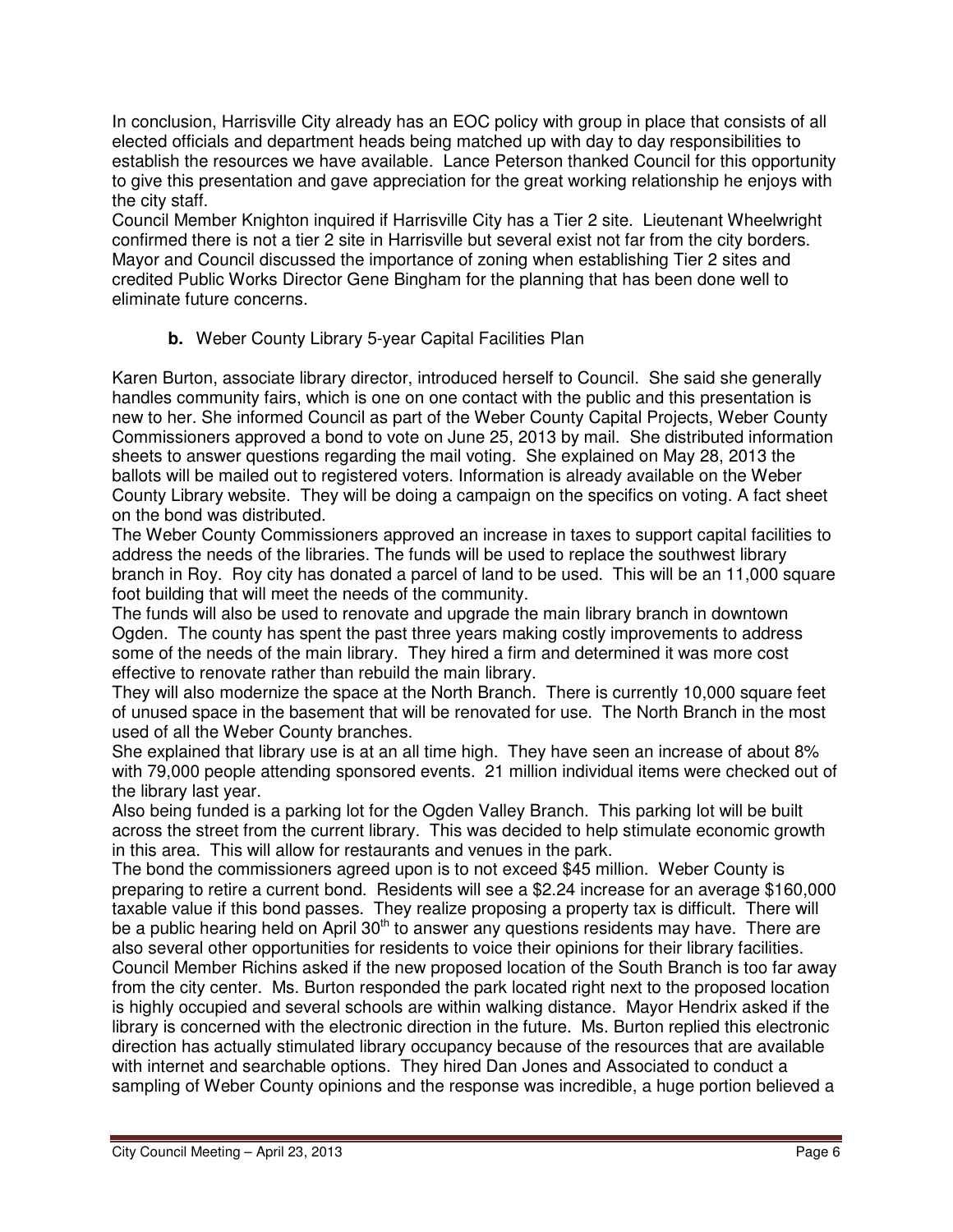library provides a large physical resource for those in the community who don't have their own personal resources.

The public indicated they want to continue with physical books. They also offer a collection of electronic books. Both are available. Medical Library is also a highly used resource where individuals can talk face to face with a person to address their needs. Council Member Knighton commented even the online universities are expanding their libraries. Because of the increasing costs of physical text books, electronic access is gaining importance. These shared resources are provided through the library services.

Council Member Richins asked about the length of time to pay off the bond and what line item is affected. Ms. Burton said it will take 20 years to pay off the bond and the library already has a line item on property taxes, this will just be increased. She ensured the bond money will not be used to staff the library. They feel comfortable with this because everything is so automated they will not have to increase their staff.

Mayor Hendrix thanked Karen Burton for her presentation.

### **5. Public Comments.**

No public comments were offered.

#### **6. Mayor/Council Follow-Up.**

Mayor Hendrix informed Council he will not seek reelection this year. There is an opportunity available for those who desire to serve the public. He reminded Council the filing date has been shortened and will be held June  $3^{rd}$  through June  $7^{th}$ . There are two Council positions open as well. He encouraged Council to help pass the word around to the resident's

Council Member Richins informed Council the \$4,700 dollars paid to Les Olsen for the document imaging software could not be returned. He informed Council the league has been allotted \$250,000 to develop a document imaging software and expressed his desire to utilize this option when it becomes available. Bill Morris asked for the information Council Member Richins obtained at the league training and staff will look into this.

Council Member Tait informed Council Sizzler is giving up their lease on  $12<sup>th</sup>$  Street, the owner will be selling the property. Council expressed their desire to follow-up to see if Sizzler is interested in relocating. Bill Morris will follow-up with this. Some Council Members thought Walgreens may be filling this spot on 12<sup>th</sup> Street.

Council Member Knighton commented on the positive angle of the marketing campaign on library bond. She expressed interest in following this same practice with the city's property tax increase.

Council Member Wilhelmsen commented he has received positive feedback about Heritage Days and resident's desire to maintain tradition of this event. They look forward to this event and last year's basic format worked well.

### **7. Adjourn**

Mayor Hendrix motioned to adjourn at 7:58.

Mayor Hendrix informed Council the tentative budget must be met and passed by May 14, 2013. There will be another budget work session on Tuesday, April  $30<sup>th</sup>$ , at 6:30 p.m.

 $\overline{\phantom{a}}$ 

## **RICHARD HENDRIX**